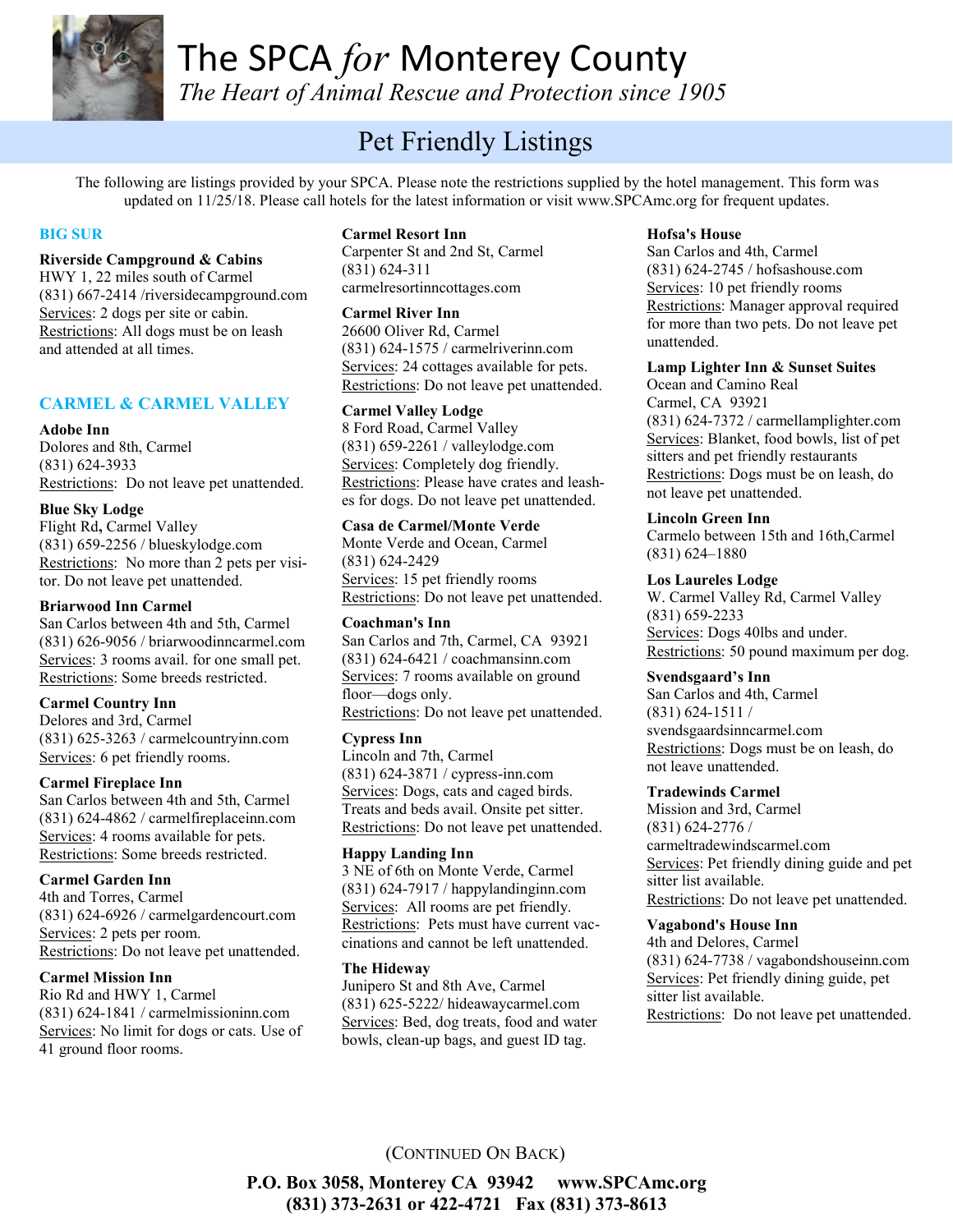# Pet Friendly Listings (continued)

## **KING CITY**

#### **Motel 6**

3 Broadway Circle, King City (831) 385-5000

**Super 8**

4 Broadway Circle, King City (831) 385-4646

#### **MARINA**

#### **Motel 6**

100 Reservation Rd**,** Marina (831) 384-1000 / motel6.com Restrictions: One well-behaved family pet per room. Guest must notify front desk upon arrival. Do not leave pet unattended.

#### **MONTEREY**

#### **Bay Park Hotel**

1425 Munras Ave, Monterey (831) 649-1020 Services: Cookies, pet sheet and scoopbag given upon arrival. Restrictions: Do not leave pet unattended.

#### **Best Western Victorian Inn**

487 Foam St, Monterey (831) 373-8000 / victorianinn.com Services: "Pooch Package" - dogs are allowed based on availability. Logo dog bowl and treats are provided at check in. Restrictions: Pets can be left unattended for short periods of time w/ valid phone #.

#### **Casa Munras Hotel**

700 Munras Ave, Monterey (831) 375-2411 / hotelcasamunras.com Services: Pet friendly restaurant patio Restrictions: Do not leave pet unattended.

#### **El Adobe Inn**

936 Munras Ave, Monterey (831) 372-5409 el-adobe-inn.com Restrictions: Dogs only, two pets max.

#### **Hyatt Regency Monterey**

1 Old Golf Course Rd, Monterey (831) 372-1234 / hyatt.com Services: Dogs of all sizes are allowed. Restrictions: Dogs must be crated when left alone in room and they must be leashed and cleaned up after on grounds.

#### **Mariposa Inn & Suites**

1386 Munras Ave**,** Monterey (831) 649-1414 / mariposamonterey.com Services: Dog friendly Restrictions: Dog must be on leash, do not leave pet unattended.

#### **Monterey Fireside Lodge**

1131 10th St, Monterey (831) 373-4172 / firesidemonterey.com Services: All rooms have gas fireplaces Restrictions: Do not leave pet unattended.

#### **Monterey Tides**

2600 Sand Dunes Dr, Monterey (831) 394-3321 / JDVhotels.com Services: Dogs of all sizes allowed.

#### **Motel 6**

2124 North Fremont St**,** Monterey (831) 646-8585 / motel6.com Restrictions: One well-behaved family pet per room. Guest must notify front desk upon arrival. Do not leave pet unattended.

#### **Portola Hotel & Spa**

Two Portola Plaza, Monterey (831) 649-4511 / portolahotel.com Services: Pet friendly restaurant patios. Restrictions: Do not leave pet unattended.

## **PACIFIC GROVE**

#### **Andril Fireplace Cottages**

569 Asilomar Blvd, Pacific Grove (831) 375-0994 / andrilcottages.com Services: Well-behaved dogs are allowed.

#### **Bide-A-Wee Hotel**

221 Asilomar Blvd, Pacific Grove (831) 372-2330 Services: Two pets max. Restrictions: Dogs must be on leash, do not leave pet unattended.

#### **Deer Haven Inn & Suites**

740 Crocker Ave, Pacific Grove (831) 372-7784 / deerhaveninn.com Services: Two pets per room. Restrictions: Do not leave pet unattended

#### **Lighthouse Lodges & Cottages**

1249 Lighthouse Ave Pacific Grove, CA 93950 (831) 655-2111 / lighthouselodgecottages.com Services: Pets allowed only in lodges.

#### **Sea Breeze Inn and Cottages**

1100 Lighthouse Ave, Pacific Grove (831) 655-6325 / Email: res@mbay.net Services: Pet friendly lodging. Restrictions: Dogs must be on leash, no pets allowed in pool or lobby. Do not leave pet unattended.

## **PEBBLE BEACH**

#### **Lodge at Pebble Beach**

1700 Seventeen Mile Dr, Pebble Beach (831) 624-3811 Services: Pet friendly rooms, ceramic bowl and biscuits. Pet sitter available. Restrictions: Pets allowed at Lodge only, not Spanish Bay or Spa. Not allowed in

## **SALINAS**

eating areas.

#### **Motel 6**

140 Kern St**,** Salinas (831) 753-1711 / motel6.com Restrictions: One well-behaved family pet per room. Guest must notify front desk upon arrival. Do not leave pet unattended.

#### **Motel 6**

1257 De La Torre St**,** Salinas (831) 757-3077 / motel6.com Restrictions: One well-behaved family pet per room. Guest must notify front desk upon arrival. Do not leave pet unattended.

#### **Residence Inn by Marriott**

17215 El Rancho Way, Salinas (831) 775-0410 Restrictions: Pets of all sizes are allowed

## **SOLEDAD**

**Valley Harvest Inn** 1155 Front St, Soledad (831) 678-3833 Restrictions: Accept pets 30 lbs and under. Two pets max.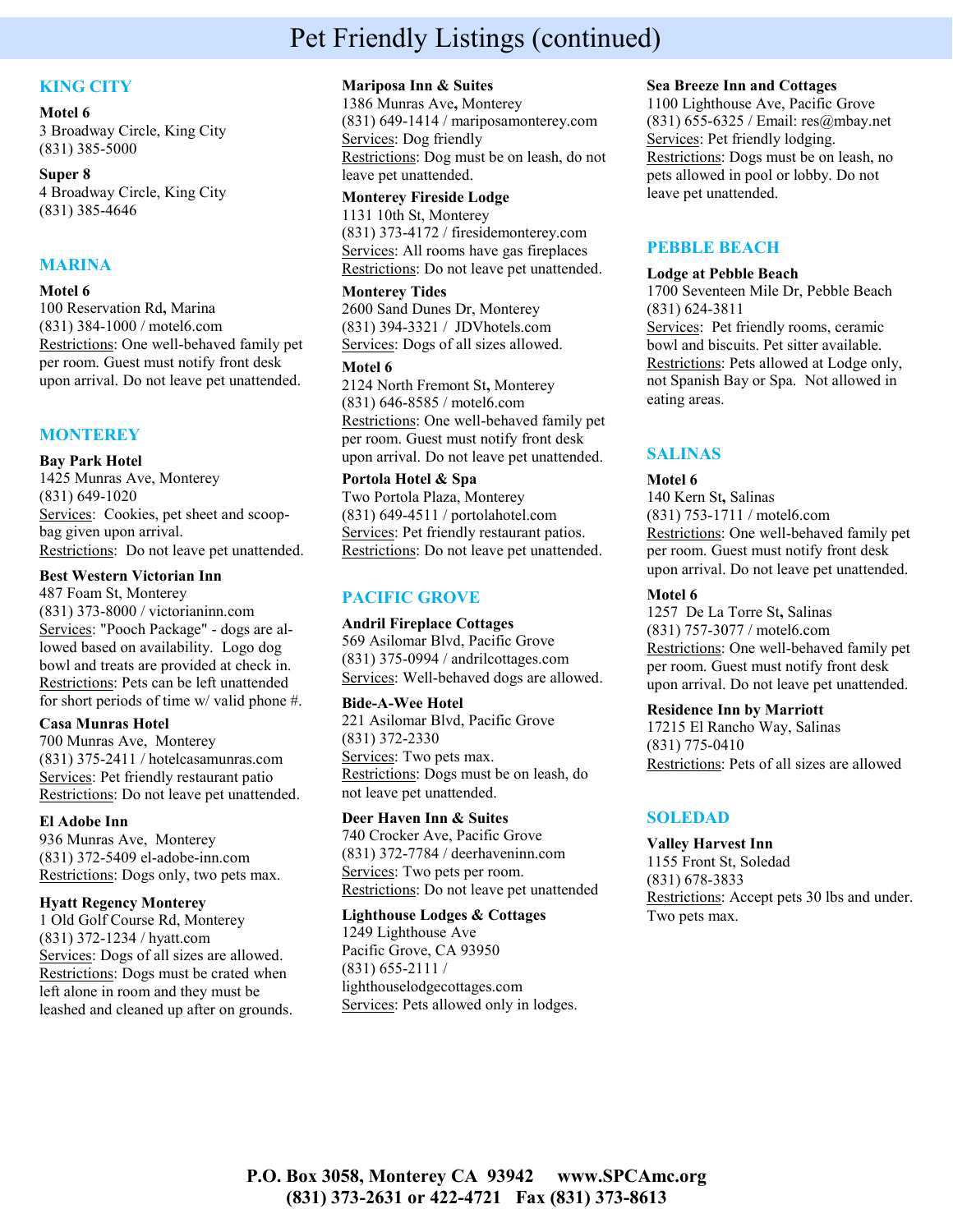

*The Heart of Animal Rescue and Protection since 1905*

# Disaster Preparedness for Pets & Livestock

Pet ownership requires a great deal of knowledge, time, patience and love. Many animal owners may not always consider the need to plan for their pets in the event of a disaster. A little planning and awareness before a disaster occurs can prevent tragedies afterwards.



**What Do I Need to Know?**

- Always take your pets with you during a disaster. **Any situation that is dangerous for you is dangerous for your pets.**
- The SPCA for Monterey County will be there for you to evacuate and shelter pets during a disaster but preparedness goes a long way to avoid unnecessary stress and emergencies.
- Be ready for no electricity or phone for at least 72 hours to one week. Do you have food, water, and supplies? Police and emergency services may be limited.
- $\Diamond$  Keep your pet's vaccinations current and always keep a collar and tags on your pets. Microchip your pets. Many pets are never returned due to lack of ID.
- $\diamond$  Planning ahead for disasters saves lives. Please call the SPCA to schedule a disaster preparedness presentation.



**How Should I Prepare?**

- Using the enclosed SPCA checklist, prepare your family and all your pets in advance. Keep your supplies in a safe, easily accessible location.
- $\Diamond$  Include your pets and livestock in your evacuation drills so they are relaxed about travel and confinement. Check SPCAmc.org for disaster training classes.
- Submit your pet's information to the SPCA's free Guardian Angel program.
- If you use automatic waterers for livestock, identify alternative sources of water in case of a power outage.
- Any questions? Please call the SPCA for help or ideas specific to your situation.

\*\*Please refer to other side for family disaster preparedness.



**During a Disaster**

- When you receive warning of a pending disaster or evacuation, ensure your pets are wearing collars and tags, bring them inside so you can locate them quickly, and locate your preparedness supplies.
- Bring your animals with you when evacuating. If your animals are in danger, contact the SPCA.
- Locate a current Pet Friendly Hotels & Motels listing from the SPCA or contact friends and family about taking you and your pets in.

# **After a Disaster**

- Examine your property to ensure fencing is intact and remove dangerous debris.
- Watch for personality changes or changes in behavior.
- Consult your veterinarian or the SPCA if any behavior problems persist.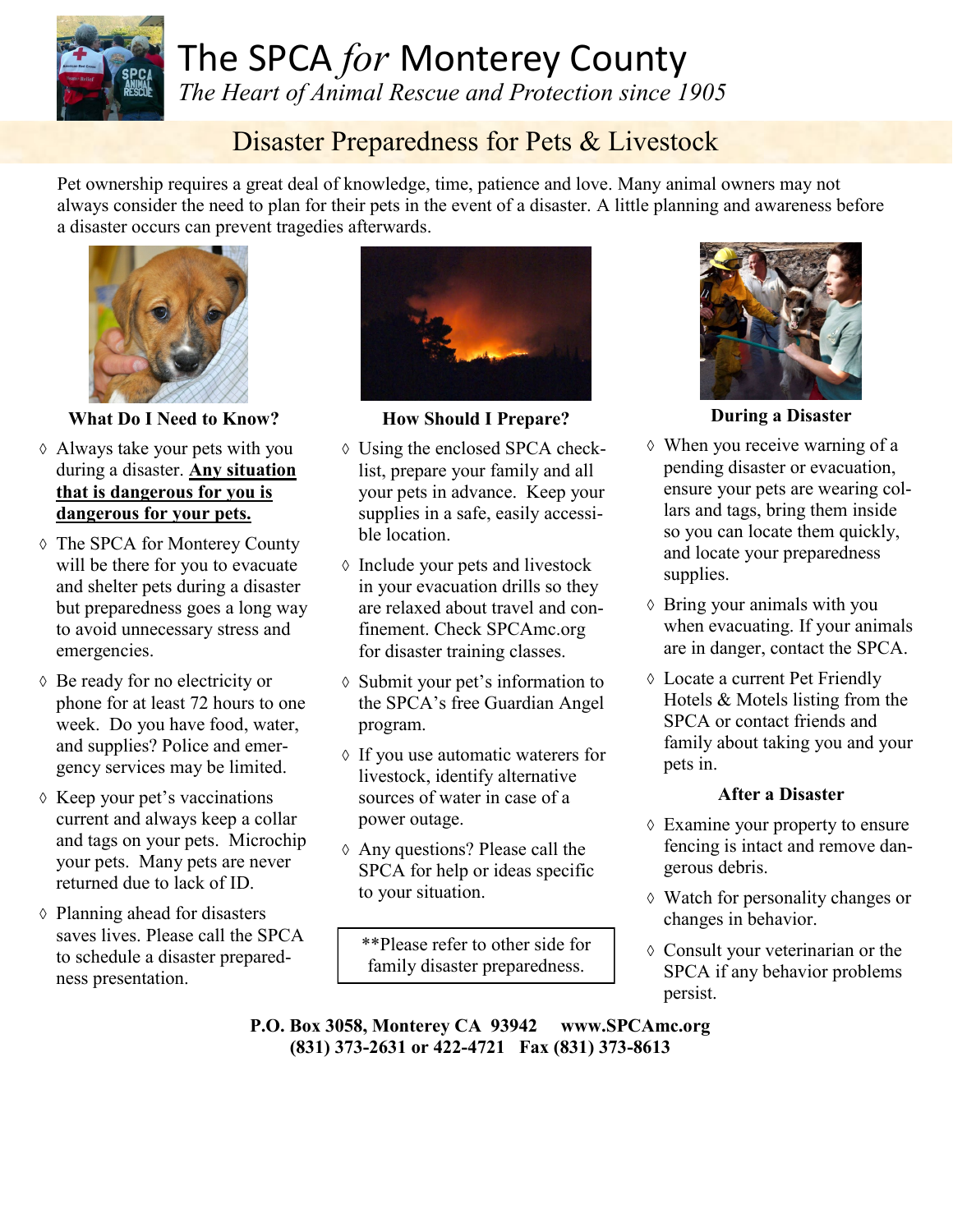# Disaster Preparedness for Families

For additional information and ideas, please visit the American Red Cross (www.redcross.org), Monterey County Office of Emergency Services (www.co.monterey.ca.us/oes/), Federal Emergency Management Agency (www.fema.gov), or www.ready.gov.

The first 72 hours after a major emergency are critical. Telephones, electricity, water, and gas may not be working and public safety services may be unable to respond. You should be prepared to be self-sufficient for at least 3 days to a week. In order to help your animals, you and your family must also be prepared.

## **Disaster Preparedness Checklist**

Recommended items include:

- □ Water—at least one gallon per person per day.
- $\Box$  Water purification kit
- $\Box$  First aid kit
- □ Food
- □ Can opener (non-electric)
- □ Blankets or sleeping bags
- □ Portable radio, flashlight, spare batteries
- $\Box$  Essential medications
- $\Box$  Extra pair of eyeglasses
- $\Box$  Extra pair of house and car keys
- $\Box$  Fire extinguisher (ABC type)
- $\Box$  Cash and change (small bills)
- $\Box$  Baby supplies for infants
- $\Box$  Large plastic trash bags for
- waste, tarps, rain ponchos
- $\Box$  Bar soap, liquid detergent,

shampoo, tooth paste, tooth brushes, feminine hygiene products, toilet paper, bleach

- □ Sturdy shoes
- $\Box$  Heavy gloves for clearing debris
- $\Box$  Change of clothing
- $\Box$  Hose for siphoning and fires
- $\Box$  Communication kit: paper, pens, stamps
- □ Tent
- $\Box$  Cooking/eating supplies
- □ Axe, shovel, broom, knife
- $\Box$  Adjustable wrench for turning off gas
- □ Rope

# **Evacuation Tips**

- All evacuation instructions provided by officials should be followed immediately. Take your animals with you.
	- $\Diamond$  Refusal to comply with evacuation orders is a misdemeanor (Penal Code 409.5)
- Call the SPCA immediately if pets or livestock are in danger.
- Prepare a "grab and go" kit with essentials listed in the checklist and plan an evacuation route.
- $\Diamond$  If evacuation is a possibility:
	- Locate your grab and go kit
	- Locate pets and keep them near
	- Prepare livestock for transport
	- $\Diamond$  In a fire, move propane BBQ appliances away from structure. Place connected hoses and buckets full of water around the house. Cover up with long pants, long sleeve shirts, heavy shoes, dry bandana for face. Leave windows closed.
- Returning home: Be alert for downed power lines and other hazards. Check propane tanks, regulators, and lines before turning gas on. After a fire, check carefully for hidden embers or smoldering fires.

## **Fire Safety Checklist**

- Develop and practice a fire escape plan with the entire family.
- Every home should have: □ Working smoke detector
	- $\Box$  Two unobstructed exits from every room
	- $\Box$  A central meeting place outside the home.
	- $\square$  Assigned responsibilities.
- Install smoke and carbon monoxide detectors on every level of home and outside all sleeping areas. Test detectors every month. Replace batteries twice a year. Replace every 10 years.
- Teach children to Stop Drop and Roll if clothes catch on fire.
- $\Diamond$  Keep all lighters, matches, and chemicals in a locked or secure location.
- Make sure kitchen is free of hazards. Never leave cooking unattended.
- Do not overload electrical outlets. Unplug appliances when not in use. Replace all frayed, cracked, or broken electrical cords. Childproof unused outlets.
- $\diamond$  Place fire extinguishers on every level of your home, especially in kitchen, basement, and garage.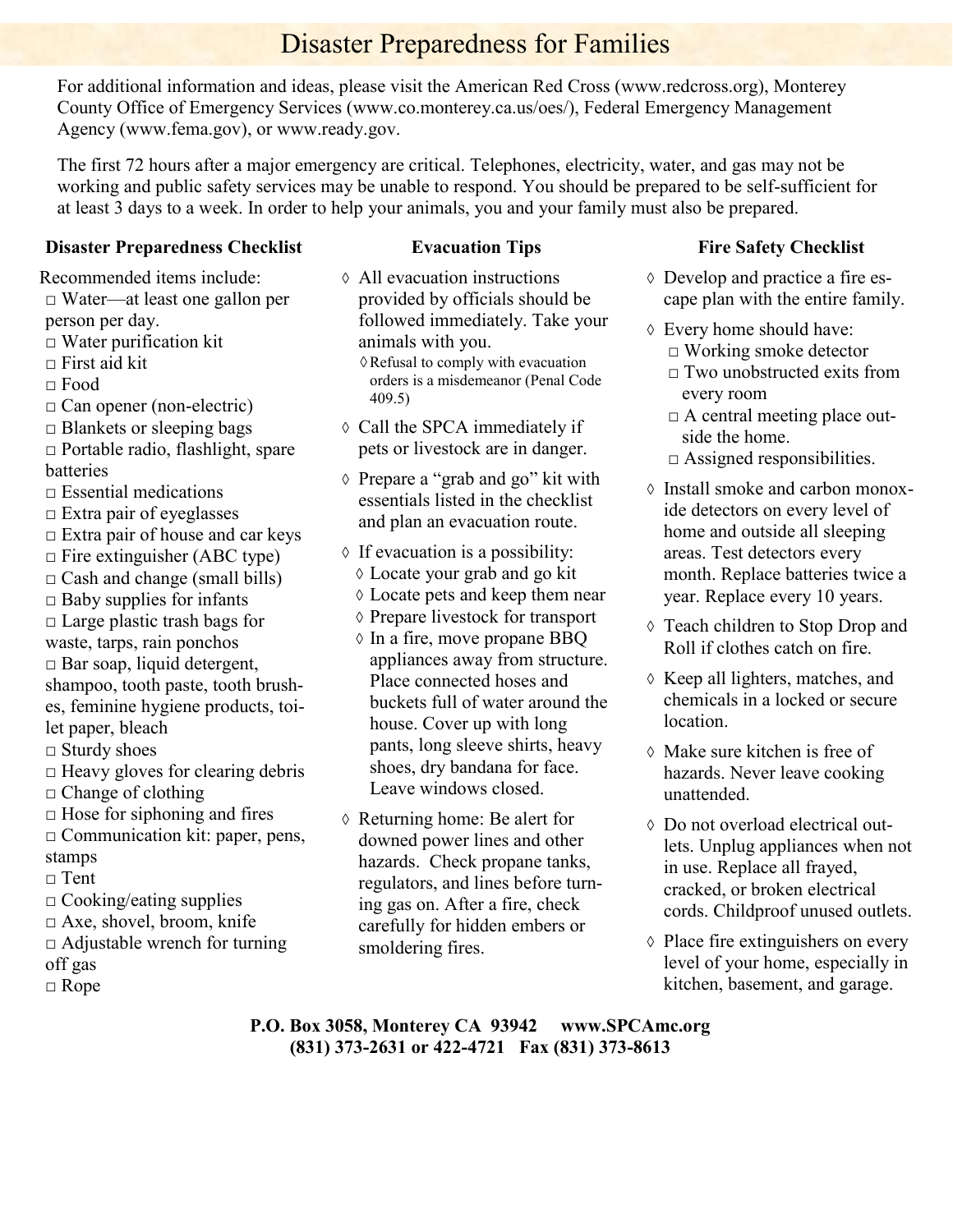

*The Heart of Animal Rescue and Protection since 1905*

# Disaster Preparedness Checklist for Pets & Livestock

The following is a list of suggested items for a disaster preparedness kit for pets and livestock. Please contact The SPCA for Monterey County if you would like to schedule a disaster preparedness presentation for your group or visit www.SPCAmc.org for the latest disaster preparedness information in English and Spanish.

# **Animal First Aid Kit**

- Recommended items include:
- □ Latex exam gloves
- □ Gauze Sponges (sterile & non)
- □ "Cling-type" bandage material
- □ Roll gauze
- □ 1" Adhesive Tape
- $\Box$  Non-stick sterile pad (i.e. Telfa)
- □ Tweezers
- □ Scissors
- $\Box$  Digital rectal thermometer
- □ Water based sterile lubricant
- $\Box$  Hydrogen Peroxide (3%)
- □ Povidone Iodine solution
- □ Alcohol pads
- □ Triple antibiotic ointment
- □ Sterile Saline Eye Flush
- $\Box$  Q-tips
- □ Nylon leash
- □ Muzzle
- □ Kwik Stop
- $\Box$  Towels & blankets
- $\Box$  Pet First Aid Instructions

# **Items for All Animals**

- $\Box$  Veterinary records (including vaccinations, microchip and license information, etc).
- $\Box$  Medications
- □ SPCA *Guardian Angel* information for each of your pets.
- $\Box$  Jiffy (temporary) ID Tags
- $\Box$  Pet food can lids, food bowls, water bowls, manual can opener, utensils.
- $\Box$  Familiar toys and bedding.
- $\Box$  Full body color photo(s) with owner included in photo as simple proof of ownership. Keep multiple copies in kit.
- $\Box$  Water (7 days worth per animal in addition to human needs).
	- 40 to 60 ml/kg/day (1 oz per lb each day). Varies depending on weather, activity, and medical condition.
- $\Box$  Pet or livestock food (7 days worth -- canned or pouches have best shelf life).
- $\Box$  Current list of local hotels & motels allowing pets (available in this packet and SPCAmc.org).

## **Items for Specific Animals**

- $\Box$  Spare leashes (for dogs) & spare collars (for dogs and cats).
- □ Small litter box, litter scoop (for cats). No need to store kitty litter (soil or sand will work fine in an emergency).
- □ "Evacsacs" or pillow cases for cats or small pets such as rabbits.
- □ Halters and leads for horses
- □ Livestock feed and water for at least 1 week. Plan ahead for power outages with a generator for well water or alternative water sources.
- □ Trailers for livestock (or access to trailers in an emergency). Train animals to be caught, handled, and loaded easily.
- □ See the Special Considerations for Small Pets handout (enclosed) for more information.

\*\*Please refer to other side for a guide for pet medical emergencies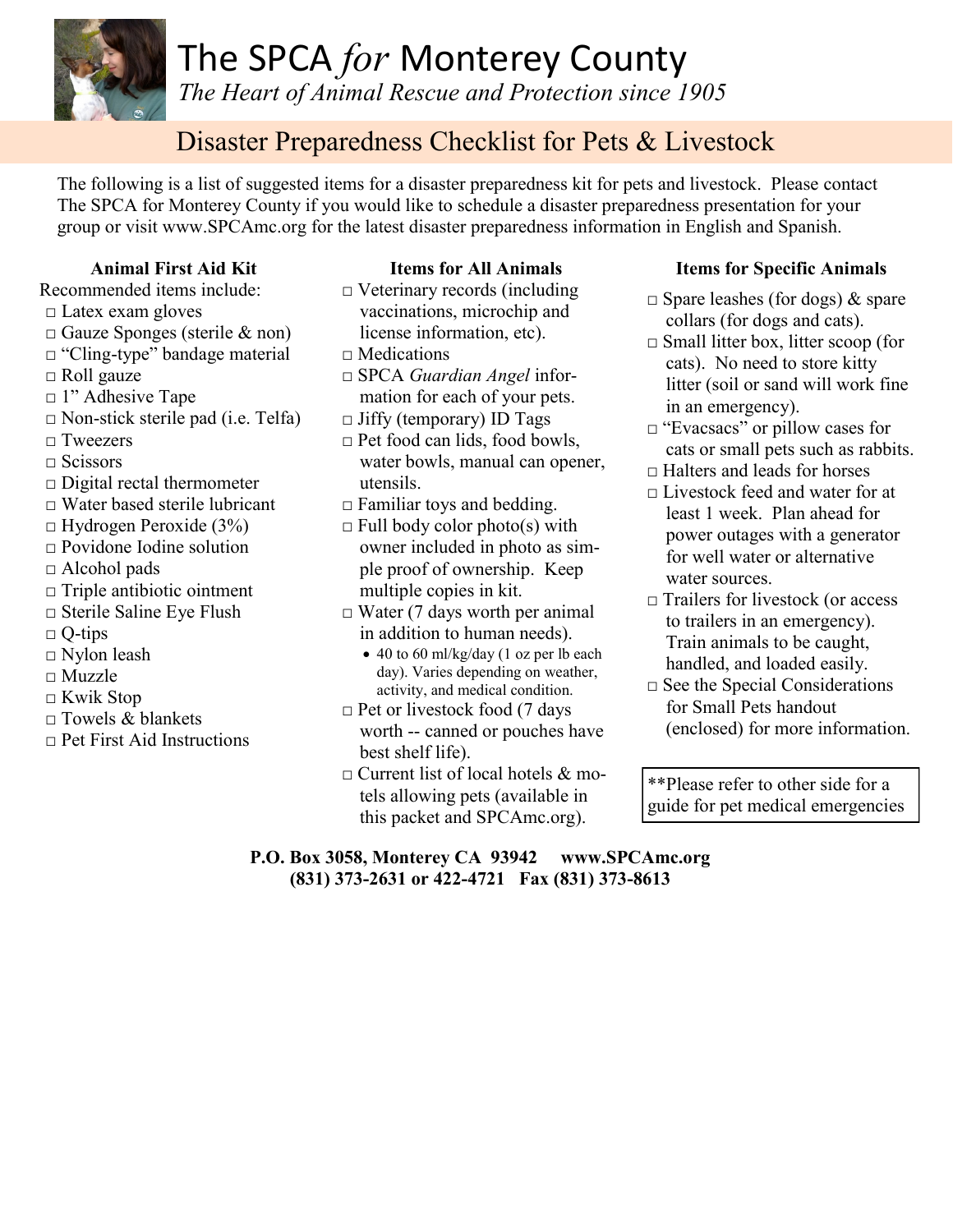# Guide to Pet Medical Emergencies

**Call your Veterinarian immediately for each of the following accidents or illnesses**. In many cases you will need to restrain your animal for safety. Animals that are in pain may exhibit unexpected behavior such as biting. To safely muzzle in an emergency: 1. Use a strip of gauze, a necktie, rope, or cloth about 3 feet long, 2. make a large loop in center and slip quickly over animal's nose, 3. Bring ends under chin and behind ears, fasten securely. Only muzzle if noted below.

#### **Animal Not Breathing**

Clear the animals' mouth of foreign matter. Close animal's muzzle with hands and exhale directly into the animal's nostrils at 12-15 breaths per minute. Concurrently begin CPR. Lay animal on its right side on a flat surface. Locate the heart by reaching into pet's armpit and count 3-4 ribs back. Compress chest rhythmically 60-80 times per minute. Compress 1-2 inches for large dogs, less than 1 inch for small dogs and cats.

#### **Bleeding—External**

Muzzle animal. Place thick gauze or cotton pad over wound and hold firmly. Use hands to apply firm continuous pressure until clotting occurs.

**Bleeding—Internal** (pale gums, coughing blood, bleeding from nose, mouth, rectum, collapse, rapid or weak pulse)

Keep animal as warm as possible. Do not attempt first aid.

#### **Burns—Chemical**

Muzzle animal. Flush immediately with large quantities of cold water.

#### **Burns—Severe**

Muzzle animal. Quickly apply ice-water compress. Treat for shock.

**Choking** (characterized by pawing at mouth, gagging, drooling, coughing, collapse)

Look into mouth for foreign object. If possible, grasp with tweezers or pliers and remove. If object remains lodged in throat: apply pressure to the rib cage near the abdomen. If this fails, attempt a Heimlich maneuver with a sharp thrust up and forward under the ribcage. **Drowning**

#### Hold animal up by hind legs to expel water from lungs. Remove any foreign matter from mouth and throat. Begin artificial respirations and CPR if animal has stopped breathing (see: Animal Not Breathing, above).

#### **Fractures**

Muzzle animal. Control bleeding, treat for shock if necessary. Do not attempt to set fracture. Splint by padding limb with gauze, cotton, or a towel, place two flat sticks or rolled newspaper on either side of leg, and tape.

**Poisoning** (characterized by retching, convulsions, labored breathing, diarrhea, dilated pupils, salivation, weakness, collapse).

Quickly determine what the animal ingested and how much, call veterinarian and provide animal's weight, age, and medical problems.

Time is critical. Take further instructions over the phone as antidotes vary. Poison Control Hotline: 888-426-4435.

#### **Poisonous Snakebite**

Muzzle animal. Keep animal quiet to slow flow of venom. Try to identify snake species. If leg wound, apply flat tourniquet above wound. **Convulsions** (Characterized by shaking, falling, legs thrashing, salivating, urinating).

Move pet away from sharp cornered tables, if possible to a soft rug or blanket. Do not handle animal in any other way during seizure or place your hands in mouth. Convulsions usually last 2-3 minutes. Keep animal quiet after seizure.

**Heat Stroke** (Characterized by rapid or difficult breathing, vomiting, collapse).

Immediately place animal in tub of cold water or hose down. Encourage animal to drink cool water. Apply ice pack to animal's head. Use rectal thermometer (normal range is 100.5F-102.5F). Stop ice when temp lowers to 103.5F.

#### **Shock** (Characterized by weak pulse, shallow breathing, nervousness, dazed appearance).

Often accompanies severe injury or extreme fright. Keep animal restrained, quiet, and warm. If unconscious, keep head level with body.